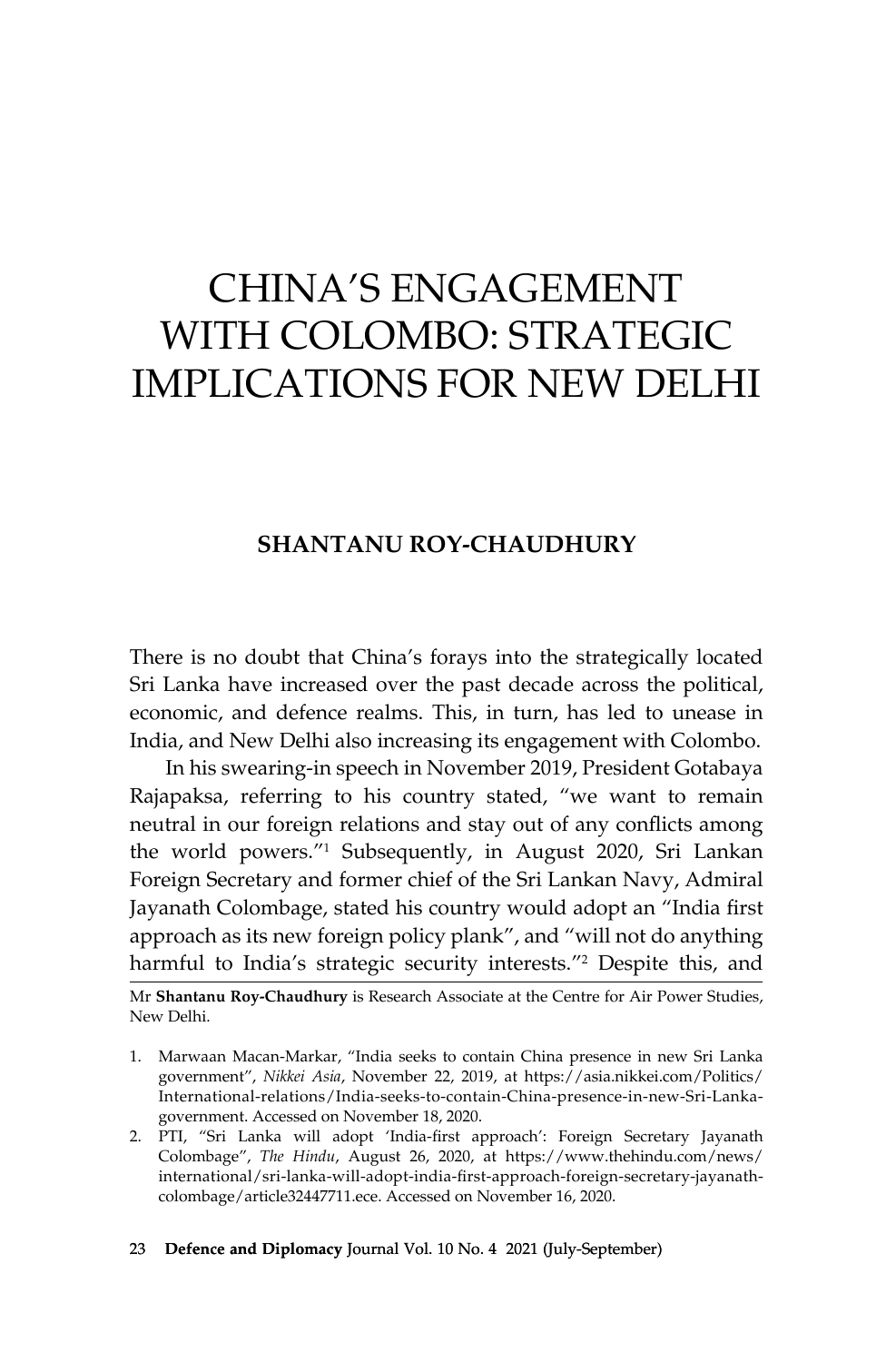other reassurances from Sri Lanka to assuage New Delhi's concerns about a growing Chinese footprint, there remain potential avenues of concern. Especially since, "despite Sri Lankan statements that China will not be allowed to use Hambantota for military purposes, China's access to intimate knowledge of the harbour at least optically provides Beijing with a key military staging area in the event of conflict."<sup>3</sup> Thus, what may seem like benign actions could have future strategic consequences that are detrimental to New Delhi's interests. These concerns not only have implications for India's national security, but also create a wedge between New Delhi and Colombo, and add to instability in the region, which this paper aims to highlight.

With an increasing Chinese engagement, "a target state's [Sri Lanka] security and foreign policy choices that accommodate the sender's [China] interests will, in many cases, be at the expense of the third party's [India] interests and potentially undermine the security relationship.<sup>"4</sup> Using this analogy, with India and China being strategic rivals, the overall Chinese presence in Sri Lanka will undermine New Delhi's position in the region and be at India's expense, regardless of the size of concessions from Colombo's end.

## **Cancellation of Projects**

In July 2020, Sri Lankan Prime Minister, Mahinda Rajapaksa stated that Sri Lanka had decided against a joint venture with India to run the empty Hambantota Airport.<sup>5</sup> There is speculation that this decision came at the behest of China due to its proximity to the Hambantota Port, and Beijing's preference for not having an Indian presence nearby.

Similarly, a Chinese hand through its intelligence agencies is suspected in the threats by Sri Lankan workers to protest and go

<sup>3.</sup> Kadira Pethiyagoda, "Navigating Relations with China and India", Lakshman Kadirgamar Institute of International Relations and Strategic Studies, June 7, 2018, at https://lki.lk/publication/navigating-relations-with-china-and-india/. Accessed on November 16, 2020.

<sup>4.</sup> Darren J. Lim and Rohan Mukherjee, "What Money Can't Buy: The Security Externalities of Chinese Economic Statecraft in Post-War Sri Lanka", *Asian Security* 15, no. 2 (2019): 73-92, p. 77.

<sup>5.</sup> PTI, "Sri Lanka PM Rajapaksa Says India Heeded His Request Not to Seek Joint Venture to Run Mattala Airport", *News 18*, July 10, 2020, at https://www.news18.com/amp/ news/india/sri-lanka-pm-rajapaksa-says-india-heeded-his-request-not-to-seek-jointventure-to-run-mattala-airport-2710543.html*.* Accessed on November 17, 2020.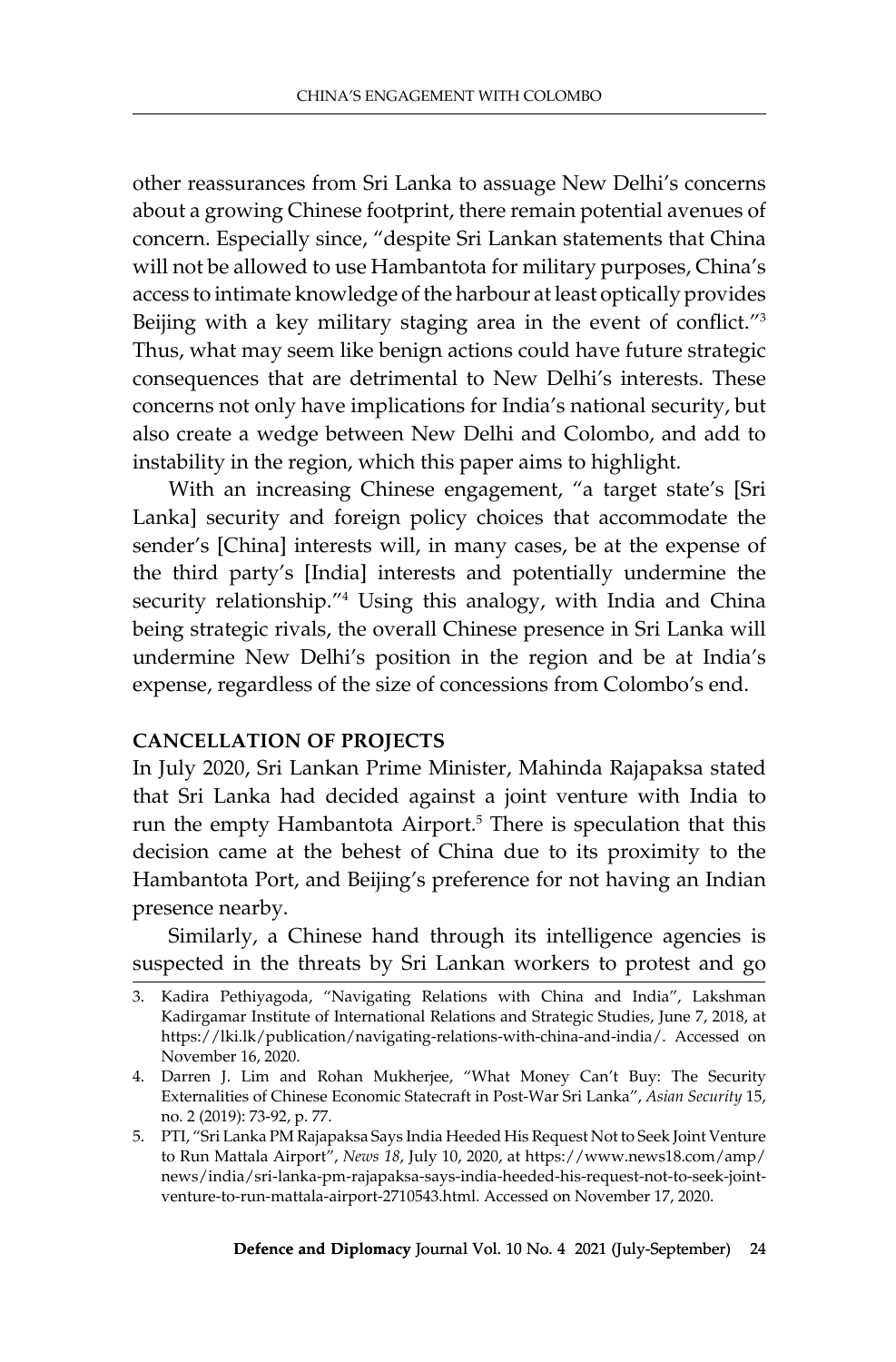on an indefinite strike if foreign involvement in the development of Colombo's East Container Terminal (ECT) is allowed by the Sri Lankan government.<sup>6</sup> The previous government under President Sirisena had signed a Memorandum of Cooperation (MOC) with India and Japan to develop the terminal in May 2019, which until February 2021 was under review by the Gotabaya Rajapaksa government. The ECT is important for India as a majority of the traffic at the terminal is for the transhipment of Indian goods, and the joint venture with Japan was "expected to showcase how the two Indo-Pacific partners … could provide South Asia with viable, transparent and sustainable alternatives for financing and developing."<sup>7</sup> In January 2021, President Gotabaya Rajapaksa assured trade unions that the ECT would not be sold or leased, and it would be possible to reach an agreement where 51 per cent of ownership and control would be under the Sri Lanka Ports Authority (SLPA).<sup>8</sup> A day later he announced the revival of the ECT investment project through the tripartite deal with India and Japan after reviewing "regional geopolitical concerns".<sup>9</sup> However, in February 2021, the Sri Lankan Cabinet reneged on the 2019 tripartite agreement amidst pressure from the worker unions and decided to operate the ECT as a wholly-owned container terminal of the SLPA.<sup>10</sup>

Coming as a surprise to both India and Japan, the two countries only learnt about the decision after the Cabinet decisions were

- 7. "Terminal declined: On Sri Lanka reneging on Colombo East Container Terminal", *The Hindu*, February 6, 2021, at https://www.thehindu.com/opinion/editorial/terminaldeclined-the-hindu-editorial-on-sri-lanka-reneging-on-colombo-east-containerterminal/article33762935.ece. Accessed on February 8, 2021.
- 8. "East Container Terminal will not be sold or leased, President assures trade unions", *Colombo Page*, January 13, 2021, at http://www.colombopage.com/archive\_21A/ Jan13\_1610552463CH.php. Accessed on January 14, 2021.
- 9. AFP, "Sri Lanka revives Colombo port deal with Japan, India over 'geopolitical concerns'", *South China Morning Post*, January 14, 2021, at https://www.scmp.com/ news/asia/south-asia/article/3117659/sri-lanka-revives-colombo-port-deal-japanindia-over. Accessed on January 15, 2021.
- 10. Meera Srinivasan, "No Indian role in developing ECT in Colombo, Sri Lanka decides", *The Hindu*, February 1, 2021, at https://www.thehindu.com/news/international/ sri-lankan-government-succumbs-to-pressure-from-trade-unions-says-ect-to-beoperated-100-by-slpa/article33717109.ece. Accessed on February 2, 2021.

#### 25 **Defence and Diplomacy** Journal Vol. 10 No. 4 2021 (July-September)

<sup>6.</sup> Anirban Bhaumik, "China's role suspected, as Sri Lanka reviews role of India, Japan in Colombo Port project", *Deccan Herald*, July 4, 2020, at https://www.deccanherald. com/international/world-news-politics/china-s-role-suspected-as-sri-lanka-reviewsrole-of-india-japan-in-colombo-port-project-857102.html. Accessed on November 17, 2020.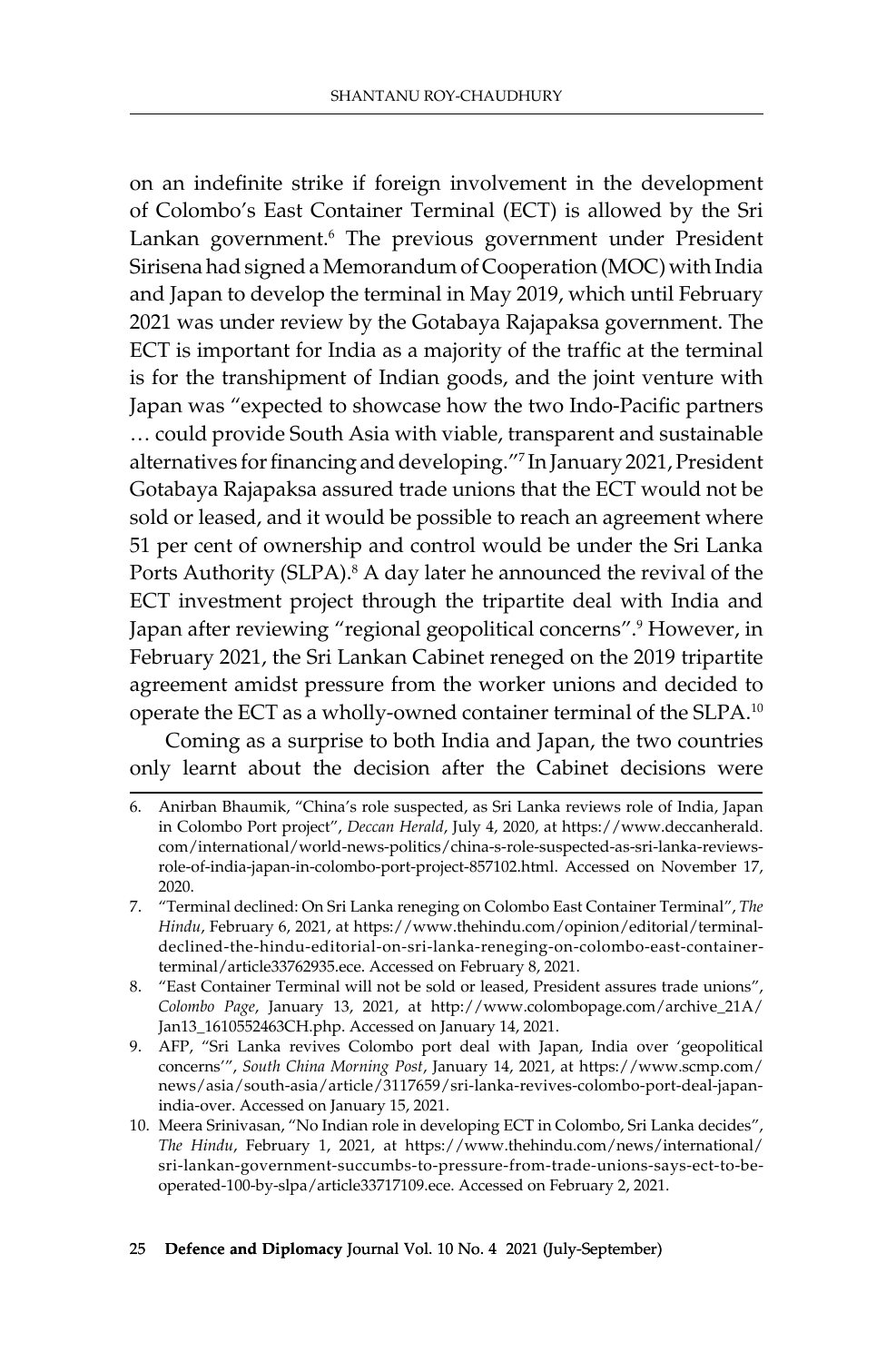released. The Cabinet decision also included a provision to offer the West Container Terminal (WCT), which is still only a proposal on paper and would require considerably more investments and time to become a profitable venture, to India and Japan for possible investments. This was offered to the two countries in March 2021 on a Build, Operate and Transfer basis for 35 years as a public-private partnership with the SLPA and companies selected by India and Japan.11 This seems like a counter-intuitive step if the aim is to keep national assets in Sri Lankan hands. Apart from the Sri Lankan side assuring further trouble would not occur on the WCT, an SLPA official has also stated that there has been a promise of the private stake in the WCT being 85 per cent compared to the 49 per cent in the ECT which would mean the Indian and Japanese consortium would be able to run the terminal with full autonomy.<sup>12</sup> Confirming this, Sri Lanka's Foreign Secretary has stated the WCT is being given on similar terms as the CICT was given to China—to compensate for the ECT decision—which ultimately results in a better bargain for both India and Japan.13 Nevertheless, these statements further complicate the reasons given for reneging on the 2019 MOC.

An important aspect to be highlighted in the case of the ECT is the geopolitical narrative and increasing politicisation of the terminal that has been disseminated by the trade union leaders for the first time in their resistance. An Indian official overseeing the project has stated that the "unprecedented resistance to India's investment in Colombo raises concerns on whose behest all this is being triggered", and added that the "fully orchestrated and coordinated campaign against Indian involvement in [the] Colombo terminal has to be

<sup>11.</sup> Bharatha Mallawarachi, "Sri Lanka Approves New Port Development with India and Japan", *The Diplomat*, March 2, 2021, at https://thediplomat.com/2021/03/sri-lankaapproves-new-port-development-with-india-and-japan/?fbclid=IwAR02E5DW6Le OI880kWpnLYyVk00zlCzspVz6m2IyD6cJHx4j6px9XSUpPag. Accessed on March 5, 2021.

<sup>12.</sup> Arun Janardhanan, "Explained: Why Sri Lanka pushed India out of Colombo terminal, what's being offered as compensation", *The Indian Express*, February 3, 2021, at https://indianexpress.com/article/explained/explained-why-sri-lankahas-pushed-india-out-of-colombo-terminal-project-and-whats-being-offered-ascompensation-7171502/. Accessed on February 3, 2021.

<sup>13.</sup> StratNewsGlobal, "West Container Terminal Better Deal for India: Sri Lankan Foreign Secy", YouTube,March 5, 2021, at https://www.youtube.com/watch?v=4jzZd9LN23c. Accessed on March 5, 2021.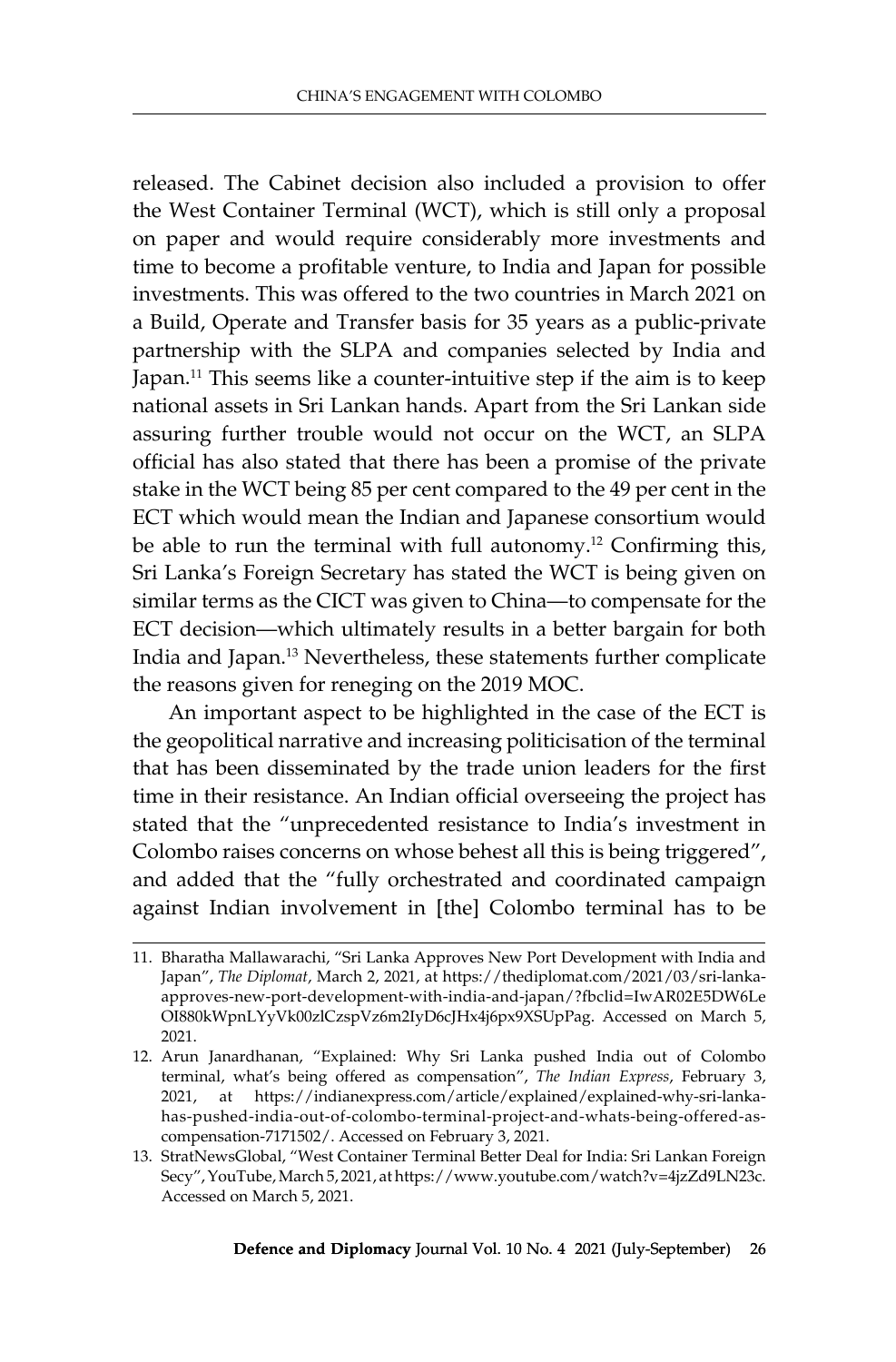funded by somebody, it cannot be homegrown."14 Equally important is the analysis of the government's reaction when compared to the leasing of the Hambantota port. On the ECT, the government succumbed to the opposition and protests from the trade unions over the tripartite MOC that would still ensure overall Sri Lankan control through the SLPA. For the 99-year Hambantota deal, however, although there were protests, the government pushed through and signed the agreement. This agreement, much more compromising to the country's sovereignty with greater geopolitical implications, included 70 per cent of the port's stake being leased to the China Merchants Port Holdings Company, which would also operate a significant portion of the port and keep the profits.<sup>15</sup> The China factor, therefore, cannot be discounted, and the ECT is a clear example where India-Sri Lanka ties have been directly impacted as a result.

In September 2020, the Sri Lankan Government also abruptly suspended a Japanese funded \$1.5 billion light rail project in Colombo supported through a loan from the Japan International Cooperation Agency (JICA).<sup>16</sup> Citing foreign exchange difficulties and high costs, along with huge environmental damages, the project was terminated by President Gotabaya Rajapaksa's cabinet. This was despite the Extended Cost-Benefit Analysis stating the project was economically viable and suitable for implementation. Additionally, an approved Environment Impact Assessment study conducted by both a Sri Lankan and Japanese company disproved the environmental impacts stated by the cabinet.<sup>17</sup> This decision comes not only as a blow to solving Colombo's traffic congestion, but would also have assured

<sup>14.</sup> P. Manoj, "Chinese hand seen behind blocking India's bid to develop ECT at Colombo port", *The Hindu Business Line,* February 5, 2021, at https://www.thehindubusinessline. com/economy/logistics/chinese-hand-seen-behind-blocking-indias-bid-to-developect-in-colombo-port/article33760430.ece. Accessed on February 8, 2021.

<sup>15.</sup> Umesh Moramudali, "The Hambantota Port Deal: Myths and Realities", *The Diplomat*, January 1, 2020, at https://thediplomat.com/2020/01/the-hambantota-port-dealmyths-and-realities/. Accessed on February 3, 2021.

<sup>16.</sup> Reuters Staff, "Sri Lanka suspends Japanese-funded rail project over costs", Reuters, September 24, 2020, at https://in.reuters.com/article/sri-lanka-japan-railway/srilanka-suspends-japanese-funded-rail-project-over-costs-idINL3N2GL3CR. Accessed on November 17, 2020.

<sup>17.</sup> Janaka Ratnasiri, "Cancellation of light rail project: Some alternatives to reduce congestion", *The Island*, October 7, 2020, at https://island.lk/cancellation-of-light-railproject/. Accessed on November 17, 2020.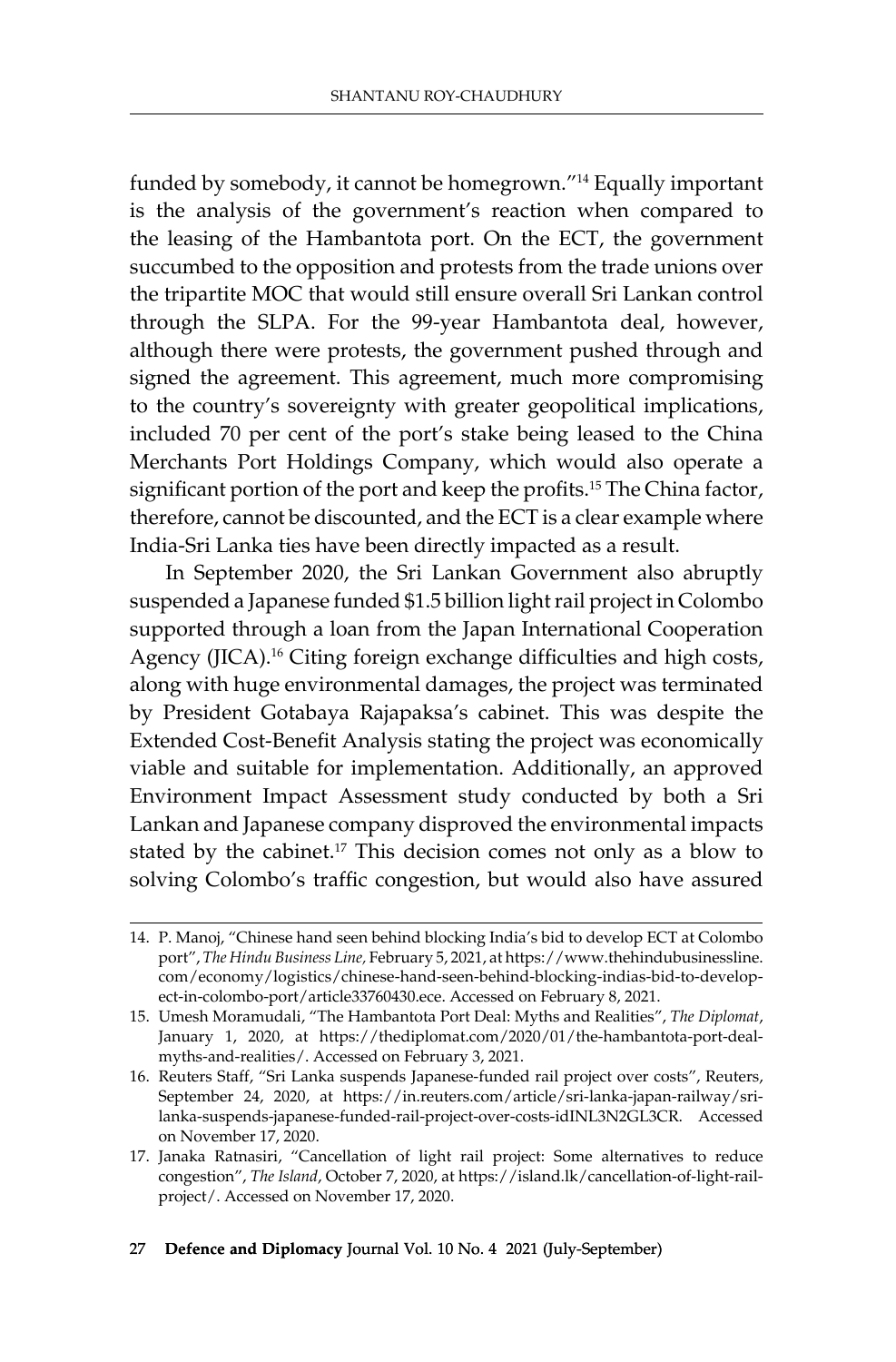an over 20 per cent return on investment.18 While the cancellation of these projects comes as a surprise despite its practicality, there is the possibility of a Chinese role in the decision. In June 2020, the Urban Development Ministerial Secretary, Priyath Bandu Wickrema, had stated the project "will not be aborted under any circumstances".<sup>19</sup> This adds to the inference of the cancellation being more a political decision under pressure rather than otherwise stated, along with the fact that the Japanese were not officially informed beforehand. If the Rajapaksa government reallocates the light rail project to a Chinese company, there is the possibility that Beijing would have successfully influenced the decision. This could result in further political and economic support to Sri Lanka from Beijing. However, this could also result in future Japanese apprehensions of investing in the country, which will also be unfavourable to Indian interests as New Delhi has cultivated ties with Tokyo to balance an increasing Chinese footprint in the region.

Chinese influence is, therefore, suspected to be playing a role in slowing down and obstructing Indian and Japanese led development initiatives in Sri Lanka.

## **China's Political Influence**

Beijing's political influence, when linked with economic outcomes, also results in projects or overtures by third countries either getting cancelled or being given to Chinese companies under the BRI. As mentioned above, while the Hambantota Airport joint venture with India was rejected, Colombo Port's Eastern Container Terminal 2019 MOC with India and Japan was also reneged upon, and the Japanese light rail project being abruptly cancelled, are a few examples where projects spearheaded by India and Japan have faced hurdles when projects under the BRI, despite being white elephants and not being feasible, have been given the green light.

<sup>18.</sup> P. K. Blachandran, "Sri Lanka: Abruptly and Unilaterally Cancelled LRT Project upsets experts", *Sri Lanka Guardian*, October 2020, at http://www.slguardian.org/2020/10/ sri-lanka-abruptly-and-unilaterally.html. Accessed on November 17, 2020.

<sup>19.</sup> "Colombo LRT finally at China's hands?", Lankanewsweb, June 25, 2020, at https:// www.lankanewsweb.net/67-general-news/64137-Colombo-LRT-finally-at-Chinashands. Accessed on November 17, 2020.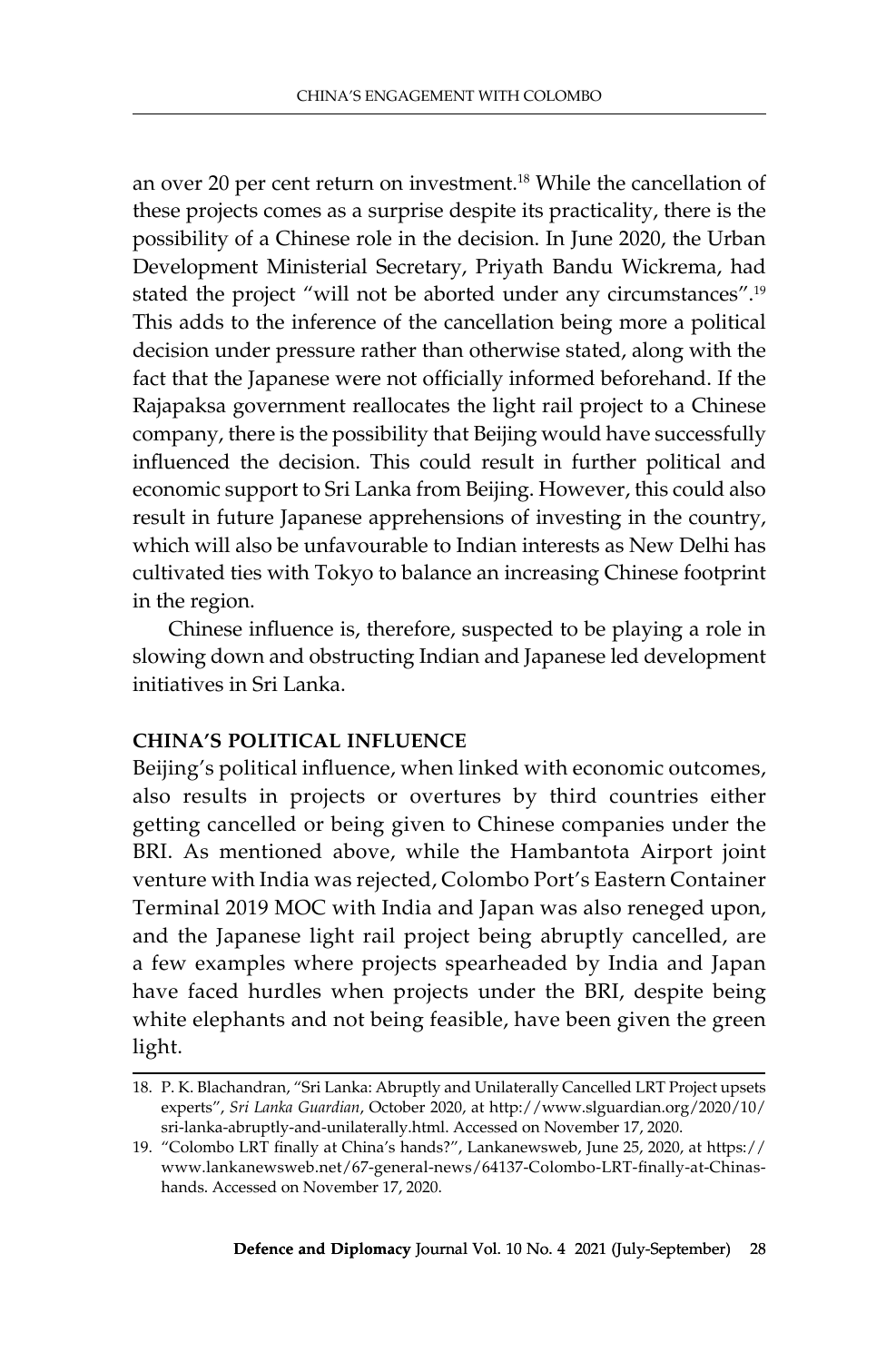Additionally, Colombo has also rejected the American Millennium Challenge Corporation's (MCC) \$480 million grant to upgrade the country's transport infrastructure and land management, stating it would negatively affect Sri Lanka's sovereignty, national security, and national objectives.20 In December 2020, the US officially withdrew from the grant citing a "lack of partner country engagement".21 The Sri Lankan government has also not yet taken a decision to sign the Status of Forces Agreement (SOFA) or the Acquisition and Cross Servicing Agreement (ACSA) defence pacts with the US due to fears of them infringing upon the island nation's sovereignty. Regarding the two pacts, Sri Lankan Government Media Spokesperson and State Minister of Investment Promotion, Keheliya Rambukwella, stated in February 2020 that, "If any part of this country will become [sic] under the control of a foreign power under any agreement then the government will not sign such an agreement. We believe the SOFA and ACSA include such conditions and if that's the case we will not sign those agreements."<sup>22</sup>

Preference to China and the BRI is no doubt a result of Beijing's political influence when compared to the reasons and justifications given for reviewing or rejecting non-Chinese projects and proposals. It is also believed that Colombo has been pressured by Beijing to open up the northern areas of Sri Lanka to Chinese reconstruction.<sup>23</sup> In April 2018, the China Railway Group Ltd. won a \$300 million project to build 40,000 houses in Jaffna, financed by the China Exim Bank.<sup>24</sup> This project, however, has faced setbacks with the locals wanting brick houses rather than the concrete ones proposed by the Chinese.

<sup>20.</sup> IANS, "SL govt decides not to sign \$480mn MCC agreement", *Outlook India*, February 29, 2020, at https://www.outlookindia.com/newsscroll/sl-govt-decides-not-to-sign-480mn-mcc-agreement/1747783. Accessed on November 17, 2020.

<sup>21.</sup> "Statement on Decision of Millennium Challenge Corporation Board", *U.S. Embassy in Sri Lanka*, December 17, 2020, at https://lk.usembassy.gov/statement-on-decision-ofmillennium-challenge-corporation-board/. Accessed on December 18, 2020.

<sup>22.</sup> "No decision to sign SOFA, ACSA yet—government spokesman", *Colombo Page*, February 13, 2020, at http://www.colombopage.com/archive\_20A/ Feb13\_1581535113CH.php. Accessed on February 3, 2021.

<sup>23.</sup> Sudha Ramachandran, "China Expands Its Footprint in Sri Lanka", *The Diplomat*, September 11, 2018, at https://thediplomat.com/2018/09/china-expands-itsfootprint-in-sri-lanka/. Accessed on November 18, 2020.

<sup>24.</sup> Shihar Aneez, "China aims to build houses, roads in Sri Lanka north to extend sway", Reuters, August 24, 2018, at https://in.reuters.com/article/sri-lanka-china/chinaaims-to-build-houses-roads-in-sri-lanka-north-to-extend-sway-idINKCN1L90UI. Accessed on November 18, 2020.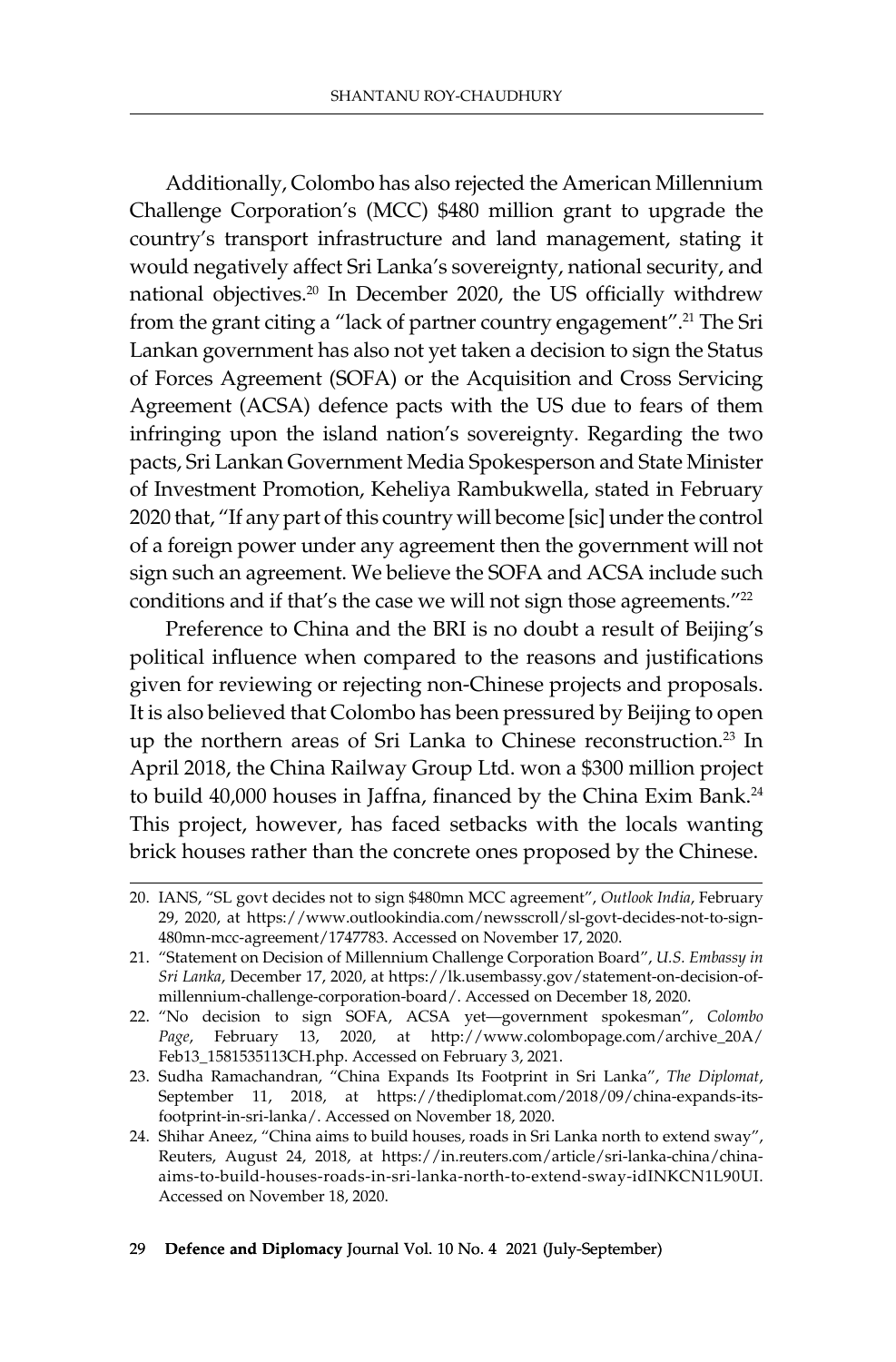In February 2021, a renewable energy project was awarded by Sri Lanka to a Chinese company on three islands in the Palk Bay which are less than 50 km from Tamil Nadu and has raised concerns in New Delhi.25While the decision still has to get approval from the Sri Lankan Cabinet, the Sri Lankans are also considering a \$12 million grant from India to develop a hybrid renewable energy system on the islands.<sup>26</sup> Traditionally, India has played a major role in reconstructing and redeveloping the war-affected Tamil-dominated areas of the north, has had the greatest influence in the region, and a close connection with the population. While there is no policy on only allowing India to reconstruct the area, China's growing forays into the north could be at India's cost. Although it is unlikely this will reduce India's influence and links with the Sri Lankan Tamils, New Delhi will face increasing competition over projects due to the political bonhomie between Beijing and Colombo.<sup>27</sup> Apart from political influence resulting in economic favourability, this can also lead to India losing Sri Lankan support on issues where New Delhi and Colombo were previously politically aligned.

Under the Gotabaya Rajapaksa government, the proposed Colombo Port City Economic Commission Bill came under fire for supporting Chinese interests and virtually ceding control over the Port City. Wijeyadasa Rajapakshe, a Member of Parliament and former Justice Minister, has called the Bill disastrous, stating that it violates the Constitution and "will not help the economy of Sri Lanka. The profits in this region will flow out to China."<sup>28</sup> The MP added it would lead to the Port City becoming a Chinese

<sup>25.</sup> Meera Srinivasan, "Sri Lanka clears Chinese energy project, 50 km off Tamil Nadu", *The Hindu*, February 8, 2021, at https://www.thehindu.com/news/international/ sri-lanka-clears-chinese-energy-project-50-km-off-tamil-nadu/article33785609.ece. Accessed on February 10, 2021.

<sup>26.</sup> Maheesha Mudugamuwa, "India proposes \$12 m grant for renewable energy projects in Jaffna peninsula islands", *The Morning*, February 14, 2021, at http://www. themorning.lk/india-proposes-12-m-grant-for-renewable-energy-projects-in-jaffnapeninsula-islands/. Accessed on February 15, 2021.

<sup>27.</sup> Shihar Aneez, "China aims to build houses, roads in Sri Lanka north to extend sway", Reuters, August 24, 2018, at https://in.reuters.com/article/sri-lanka-china/chinaaims-to-build-houses-roads-in-sri-lanka-north-to-extend-sway-idINKCN1L90UI. Accessed on November 18, 2020.

<sup>28.</sup> Chitra Weerarathne, "Wijeyadasa says all profits from Port City will flow out to China", *The Island*, April 21, 2021, at https://island.lk/wijeyadasa-says-all-profitsfrom-port-city-will-flow-out-to-china/. Accessed on May 10, 2021.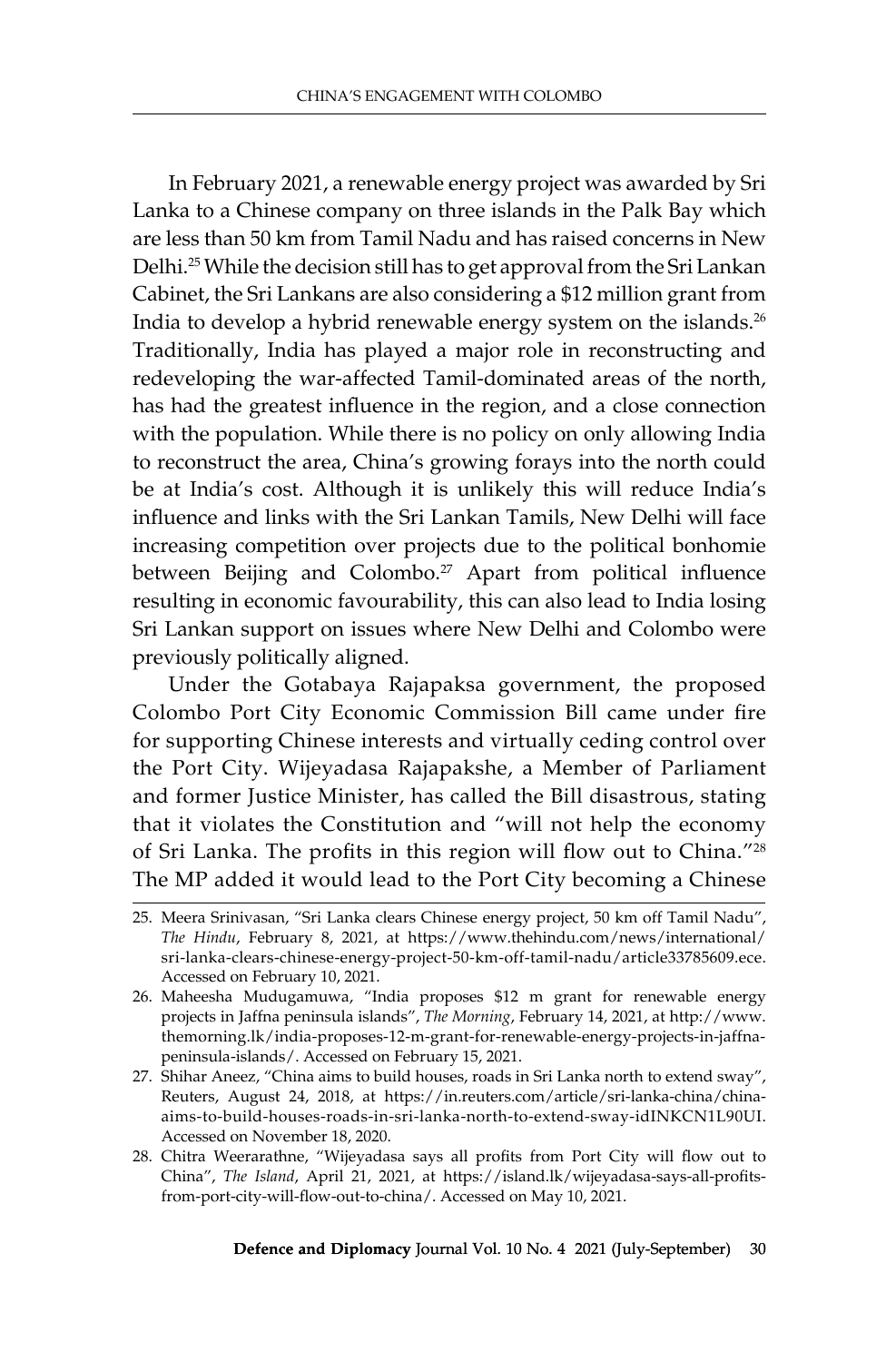colony, and its handing over through an Act would be more dangerous than the agreement that led to the handing over of the Hambantota Port.29 Additionally, Rajapakshe stated, "The entire country should be concerned over the government move made at the behest of China," signalling direct Chinese influence over this Bill.<sup>30</sup> Additionally, there were also protests from trade unions that stated labour rights had no protection under this new legal entity. With the government having a majority in the Parliament, it was thus likely the Bill would be passed despite the 20 petitions filed against it in the Supreme Court by opposition parties and civil society groups. Despite the Supreme Court declaring certain provisions of the Bill to be inconsistent with the Constitution, the court ruled it could go ahead with only minor tweaks required to address these issues, and rejected the petitions challenging the Bill in May 2021. After a fast-track approval, the Bill was subsequently passed by the Parliament a few days later, with the majority voting in its favour, showcasing the strength of China's influence in dictating Colombo's agency.

Not uncommon in BRI nations, especially those in Africa, this would establish an Overseas Economic and Commercial Cooperation Zone, which according to Lin Yifu, former Chief Economist at the World Bank, was "building a nest to accommodate the Phoenix," which in this case would be China—without much consideration for the host country's needs.31 Furthermore, the Special Economic Zone will be administered by a Special Commission exempt from certain legal and constitutional oversight. Therefore, while Gotabaya Rajapaksa's government has supported trade unions, reneged upon the Colombo ECT project, and rejected the American MCC grant on grounds of threatening Sri Lanka's sovereignty, China's political

#### 31 **Defence and Diplomacy** Journal Vol. 10 No. 4 2021 (July-September)

<sup>29.</sup> "'Port city would become a Chinese colony through the Economic Commission bill'—MP Wijeyadasa Rajapakshe", *Colombo Page*, April 15, 2021, at http://www. colombopage.com/archive\_21A/Apr15\_1618509702CH.php. Accessed on May 10, 2021.

<sup>30.</sup> Shamindra Ferdinando, "Wijeyadasa, under heavy flak over opposition to China project, says ready to face consequences", *The Island*, April 19, 2021, at https://island. lk/wijeyadasa-under-heavy-flak-over-opposition-to-china-project-says-ready-to-faceconsequences/. Accessed on May 10, 2021.

<sup>31.</sup> Thierry Pairault, "China in Africa: Phoenix Nests versus Special Economic Zones", Occasional Paper No. 7, *CCJ*, December 2018.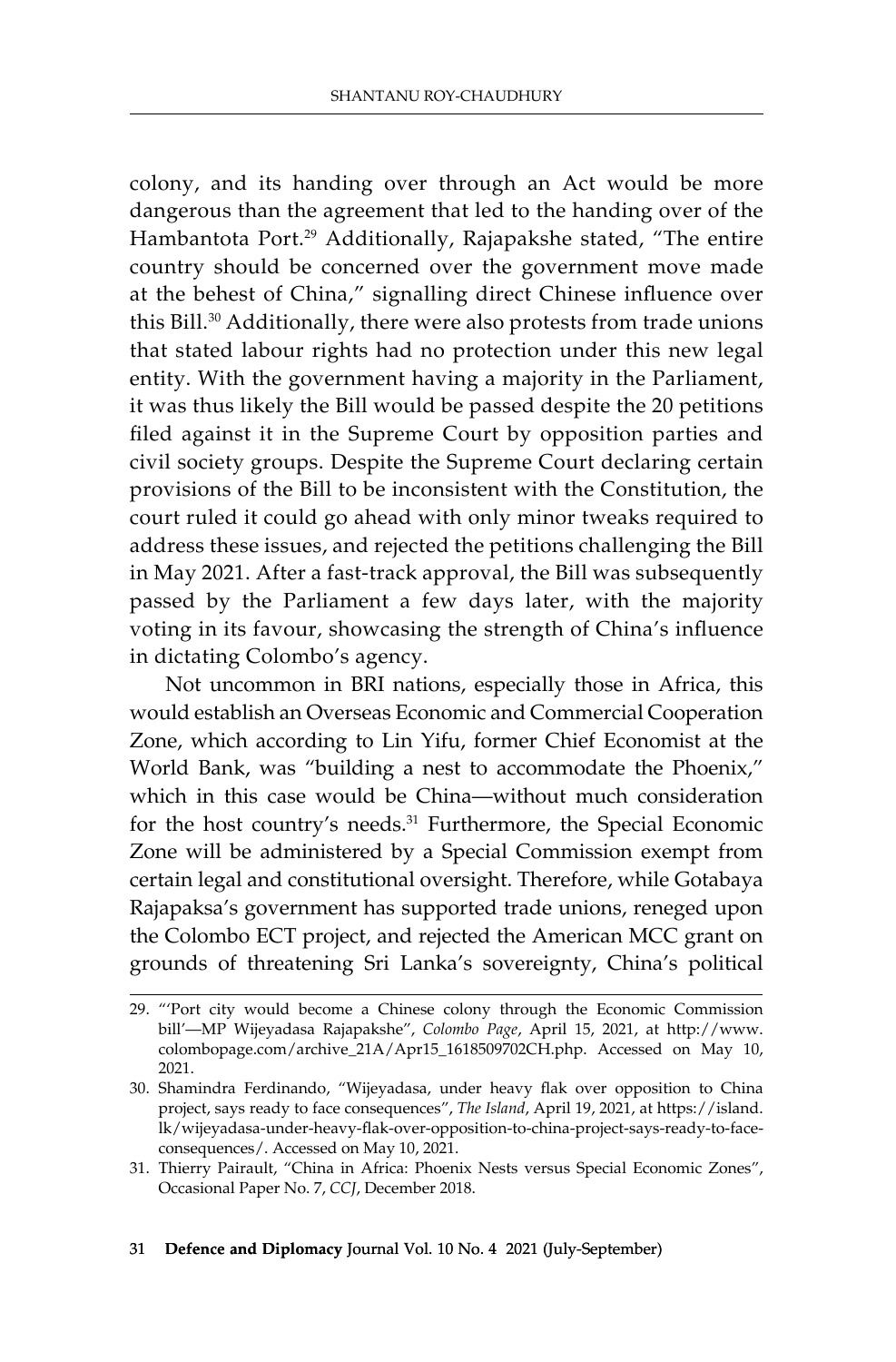influence can be given credit for Colombo's foreign policy position of bandwagoning with China.

### **Colombo's Potential Debt Trap**

On the economic front, while a debt trap is more concerning internally to Sri Lanka than India, there are serious implications that arise from Colombo slipping into one and increasing its dependence on Beijing. Primarily, it is the fear of the debt trap resulting in more assets being transferred to Chinese control, similar to what happened to the Hambantota Port. While there are other ways to repay and lower pressure from loans, China's insistence on an equity swap signals inimical underlying intent. Incidentally, if Sri Lanka keeps borrowing from China to repay previous loans, this will just expedite the debt trap in the country. Thus, if argued that China's engagement in Sri Lanka may not be to throw the country into a debt trap, actions like these directly counter those claims.

In the long run, if similar instances persist, Beijing would successfully be able to convert debt leverage for an increased naval presence just off the Indian coast. Increasing debt to China would also create a dependence on China resulting in an increasing influence over the Sri Lankan government, which could be detrimental to New Delhi on numerous fronts.

## **Dual-Use of Projects**

One of the most concerning aspects of the Chinese presence in Sri Lanka is the possibility of the dual-use of projects for both civilian and military applications, with one Sri Lankan foreign policy expert stating that Hambantota could turn into a Djibouti.<sup>32</sup> It was added that China would have the capacity to request this due to its vast economic footprint in the island nation.

At the forefront of this is the Hambantota Port, already controlled by a Chinese state-owned company. Subsequently, while Colombo has assured New Delhi the port will not be used in any way detrimental to India, Sri Lankan officials stated that "from the start, the intelligence and strategic possibilities of the port's location

<sup>32.</sup> Author interview with a Sri Lankan foreign policy analyst, Colombo, August 17, 2018.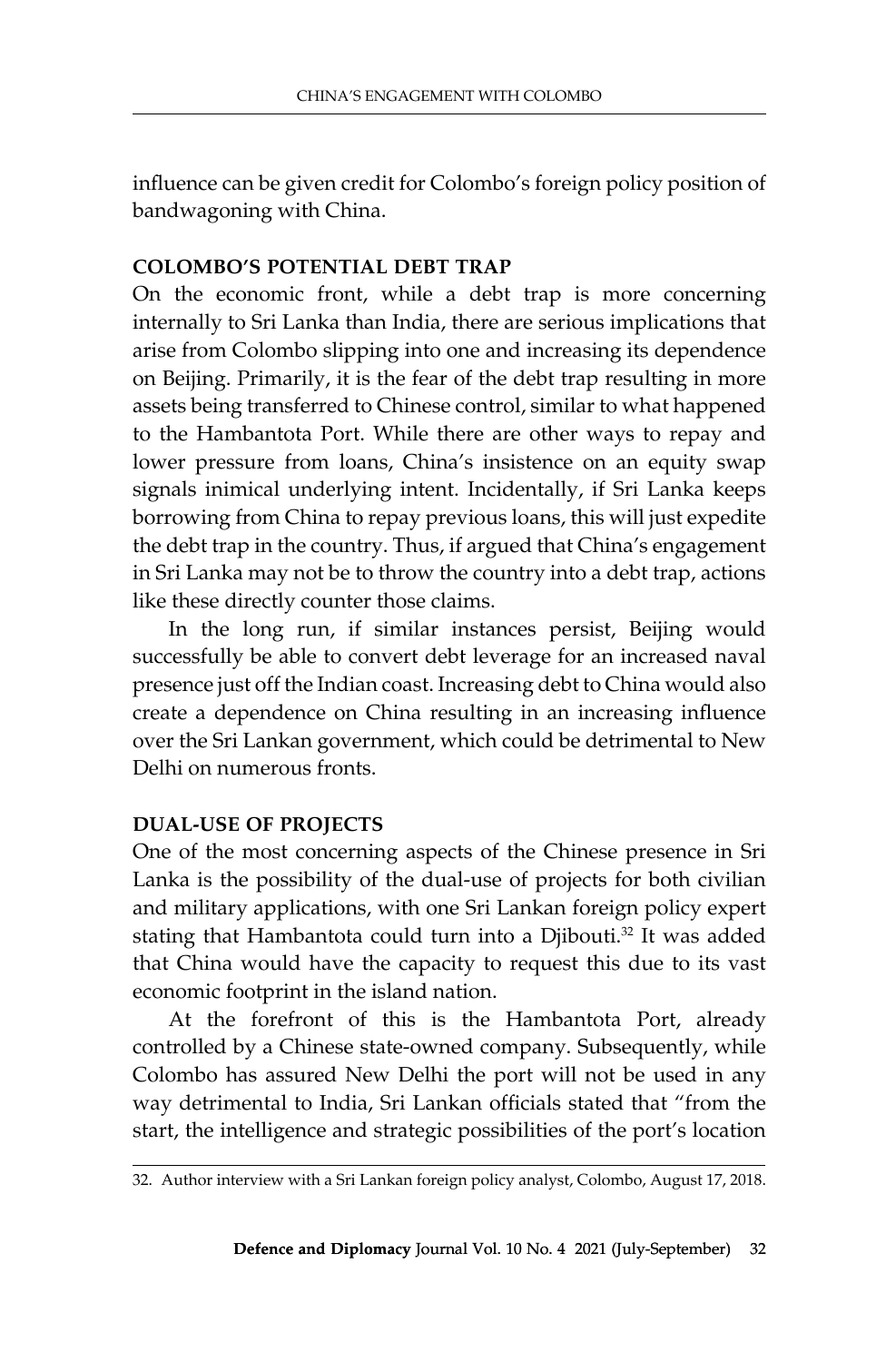were part of the negotiations", and that "intelligence sharing was an integral, if not public, part of the deal."33 Former Sri Lankan foreign secretary, Nihal Rodrigo, also stated that China made it clear that they expected to be informed on who was coming and stopping at the port. Furthermore, while military use of the port was ruled out in the agreement, Sri Lankan officials also stated they could be pressured to allow it due to the heavy debt still owed to China.<sup>34</sup> In June 2021, an MOU was signed announcing an energy centre in Hambantota, transforming the region into an energy hub.35 Oil storage, distribution facilities and large-scale integrated refineries in the port area would be built, potentially leading to greater use by Chinese vessels if successfully implemented.

To show Sri Lanka's overall control in Hambantota and assuage fears of it becoming a naval base for the PLAN, there were reports of the Sri Lankan Southern Naval Command moving base to Hambantota. However, as stated by a former chief of the Sri Lankan Navy, since there was no land in the area due to the 15,000 acres being given to the Chinese company along with the port, the navy would have to lease its own land back in order to reassign the entire naval command to Hambantota.36

What is reassuring for New Delhi, is the addition to the treaty signed between the Sri Lankans and the Chinese which states that visits of warships should follow the protocol of the Sri Lankan government, thereby limiting the free rein of the PLAN using the port. It is therefore clear that before China invests abroad, the strategic possibilities of its projects are accounted for and examined. In Sri Lanka, the strategic possibilities of using the Hambantota Port can only be at the expense of India and causing instability and security concerns in the Indian Ocean.

<sup>33.</sup> Maria Abi-Habib, "How China Got Sri Lanka to Cough Up a Port", *The New York Times*, June 25, 2018, at https://www.nytimes.com/2018/06/25/world/asia/chinasri-lanka-port.html. Accessed on November 10, 2020.

<sup>34.</sup> Ibid.

<sup>35.</sup> Tang Wei, "Sino-Sri Lanka enterprises work together to build Sri Lanka's energy center", *People's Daily*, June 11, 2021, at http://paper.people.com.cn/rmrb/html/2021- 06/11/nw.D110000renmrb\_20210611\_4-17.htm. Accessed on June 14, 2021.

<sup>36.</sup> Author interview with a former chief of the Sri Lankan Navy, Colombo, August 16, 2018.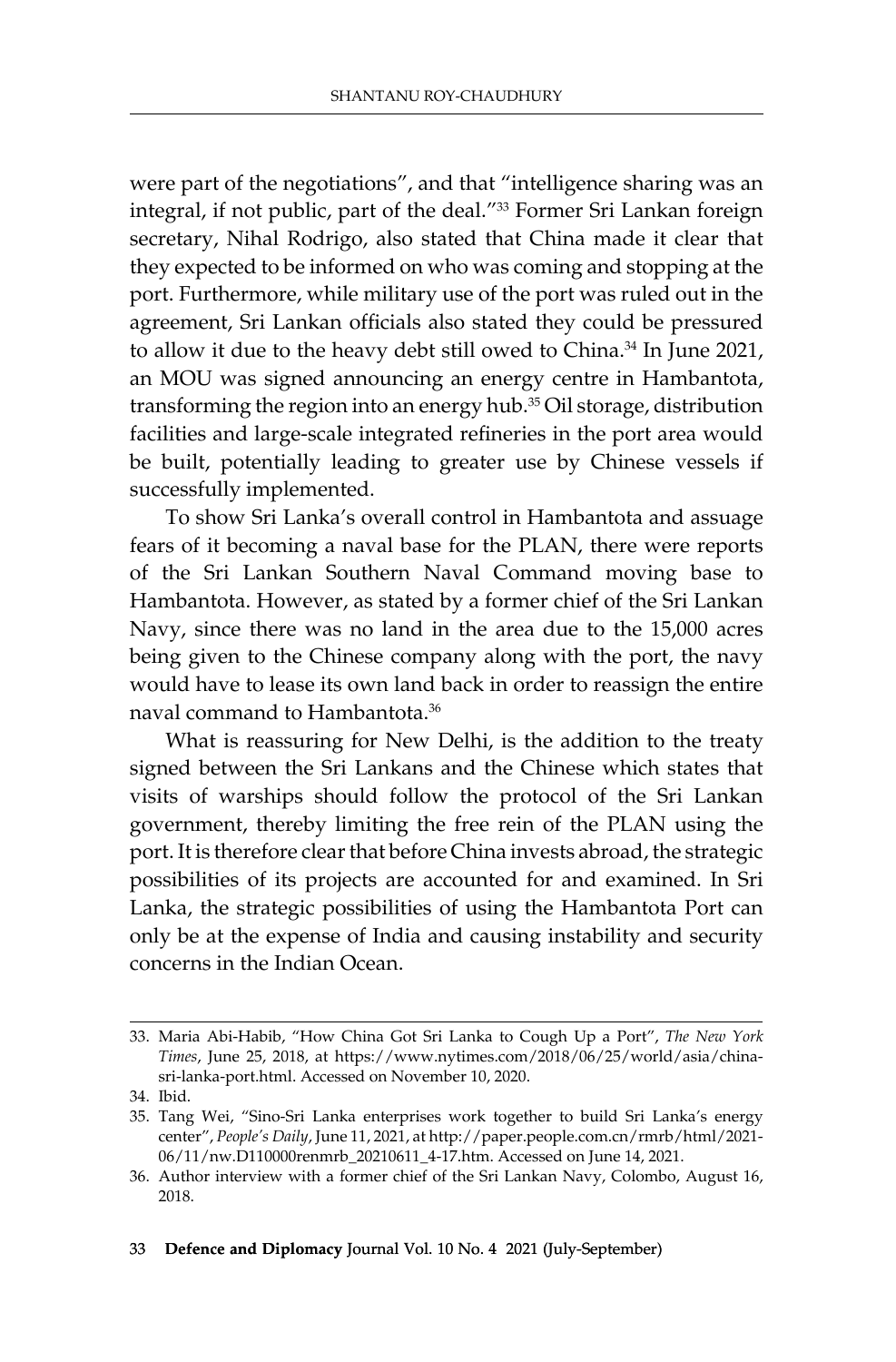#### **Links Between CCP and SOEs**

The close ties and direct links between the CCP and numerous state-owned enterprises (SOEs) operating in Sri Lanka in different capacities are also of concern to New Delhi for two main reasons. Firstly, due to these links pressures can be applied in Colombo by the numerous SOEs on the political front resulting in favourable outcomes for the Chinese government. This has been exacerbated by a new regulation in January 2020 that cements the CCP's role at the top of its SOEs and ensures they "execute the will of the party".<sup>37</sup> According to this regulation, the CCP committees have been put at the centre of power in running the SOEs and "all major business and management decisions must be discussed by the Communist Party organ before being presented to the board of directors or management for decision."38 Furthermore, the chairman of the company has to be a party secretary with the general manager being a deputy party committee secretary. This desire to extend state control will subsequently lead to greater CCP involvement abroad and enhance the convergence between conducting business and attaining foreign policy objectives. This has already taken place and came to light when it was revealed by an investigation and subsequently denied by the Rajapaksa's that certain funds to support Mahinda Rajapaksa's reelection campaign in 2015 came from a Chinese SOE. Secondly, the state-owned aspect of the investing and construction companies along with their nature has also raised apprehensions due to the security and strategic implications of some of the projects.

One such alarming example is South Asia's tallest tower, the 350-metre Lotus Tower in Colombo which was unveiled in September 2019. Funded by the Chinese Exim Bank, the tower is "built with fibre optic cables and fully equipped with necessary telecommunication equipment."39 The construction companies used, however, is where

<sup>37.</sup> Orange Wang and Zhou Xin, "China cements Communist Party's role at top of its SOEs, should 'execute the will of the party'", *South China Morning Post*, January 8, 2020, at https://www.scmp.com/economy/china-economy/article/3045053/chinacements-communist-partys-role-top-its-soes-should. Accessed on November 25, 2020. 38. Ibid.

<sup>39.</sup> PTI, "Sri Lanka unveils South Asia's tallest tower, funded by China", *The Hindu*, September 16, 2019, at https://www.thehindu.com/news/international/sri-lankaunveils-south-asias-tallest-tower-funded-by-china/article29434204.ece. Accessed on November 17, 2020.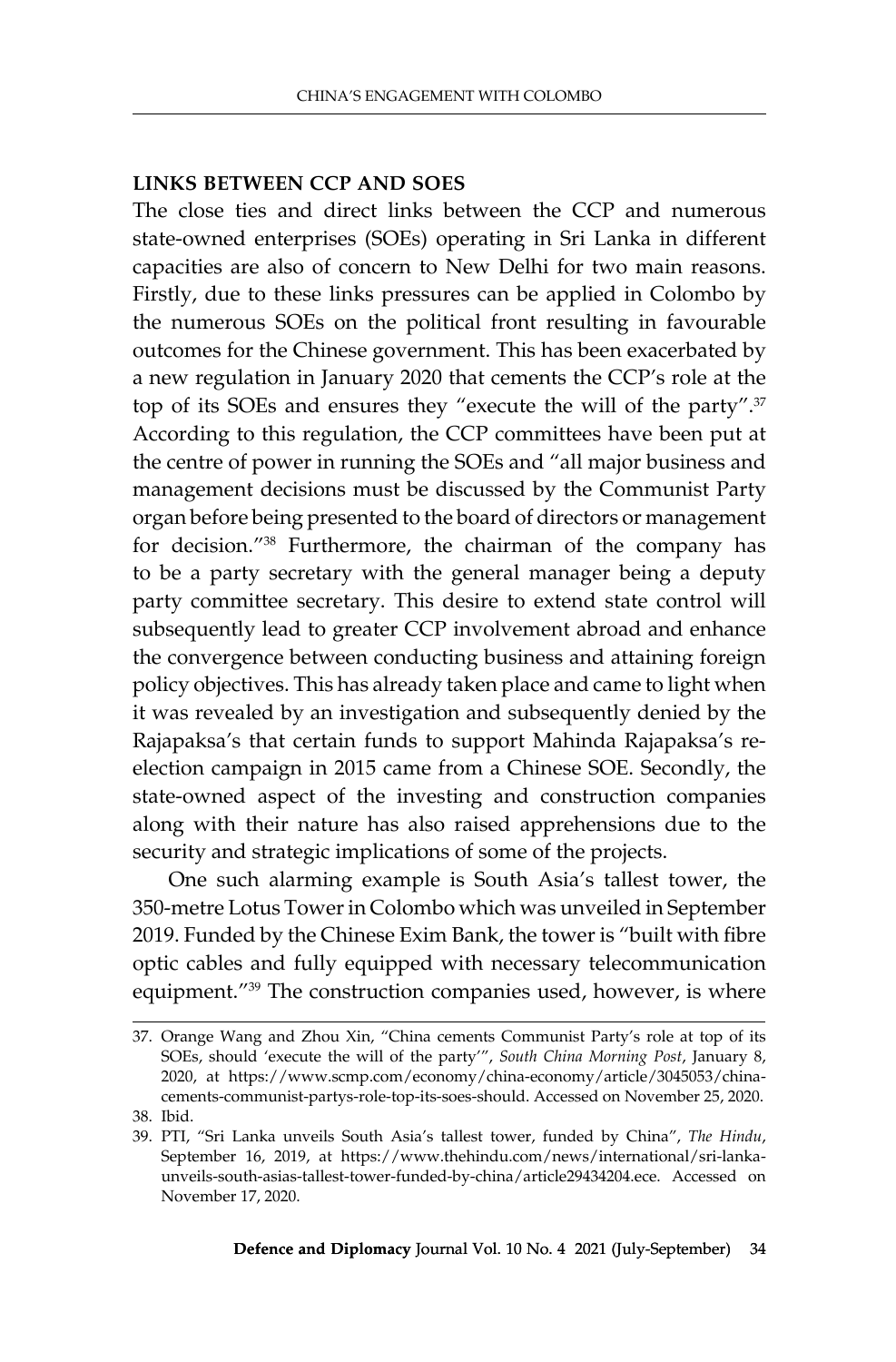the real concern lies. Built by the China National Electronic Import and Export Corporation (CEIEC) and the Chinese Aerospace Long-March International Trade Company (CALMIT), the two companies, apart from being closely linked to government organisations, are "involved in [the] military and quasi-military business."40 According to its website, CEIEC is "dedicated to national defense solutions and services to safeguard state sovereignty and territorial integrity", and supplies C4ISR (Command, Control, Communications, Computers, Intelligence, Surveillance, and Reconnaissance), electronic warfare, and radar solutions.41 The company also provides public security and surveillance options. Therefore, CEIEC is involved in the construction and integration of defence electronic systems. Similarly, CALMIT specialises in the "export and import of defence equipment, technology, and services".<sup>42</sup>

Thus, the nature of these companies, undoubtedly, means South Asia's tallest tower has electronic surveillance capabilities that could be used by the PRC or PLA to monitor Indian military installations on the mainland, along with naval movement in the Indian Ocean. Strategically located with India on the one side and the vast Indian Ocean on the other, the tower has the potential to be a threat to India's security and the wider region. Additionally, it has been argued, although there may be no visible surveillance features on the tower, Sri Lanka "does not have the technological capability to locate such hidden assets."43

The close ties these companies have with the PRC, and the technologies they possess, suggest that they can be effectively used as an instrument of carrying out Beijing's foreign policy ambitions and wider objectives in Sri Lanka if required. Presently, there are approximately 60 Chinese SOEs in Sri Lanka, with around 26 of them having established their South Asia headquarters in Colombo.<sup>44</sup>

43. Ibid.

<sup>40.</sup> Bhaskar Roy, "China's listening post in Indian Ocean", *South Asia Analysis Group*, April 10, 2015, at http://www.southasiaanalysis.org/node/1753. Accessed on November 17, 2020.

<sup>41.</sup> CEIEC Website, https://www.ceiec.com/. Accessed on November 17, 2020.

<sup>42.</sup> Roy, n. 40.

<sup>44.</sup> Dushni Weerakoon and Janaka Wijayasiri, "Belt and Road Initiative, Debt and Diplomacy: Challenges and Opportunities for China-Sri Lanka Economic Relations", Institute of Policy Studies of Sri Lanka, Occasional Paper Series No. 200, July 2019.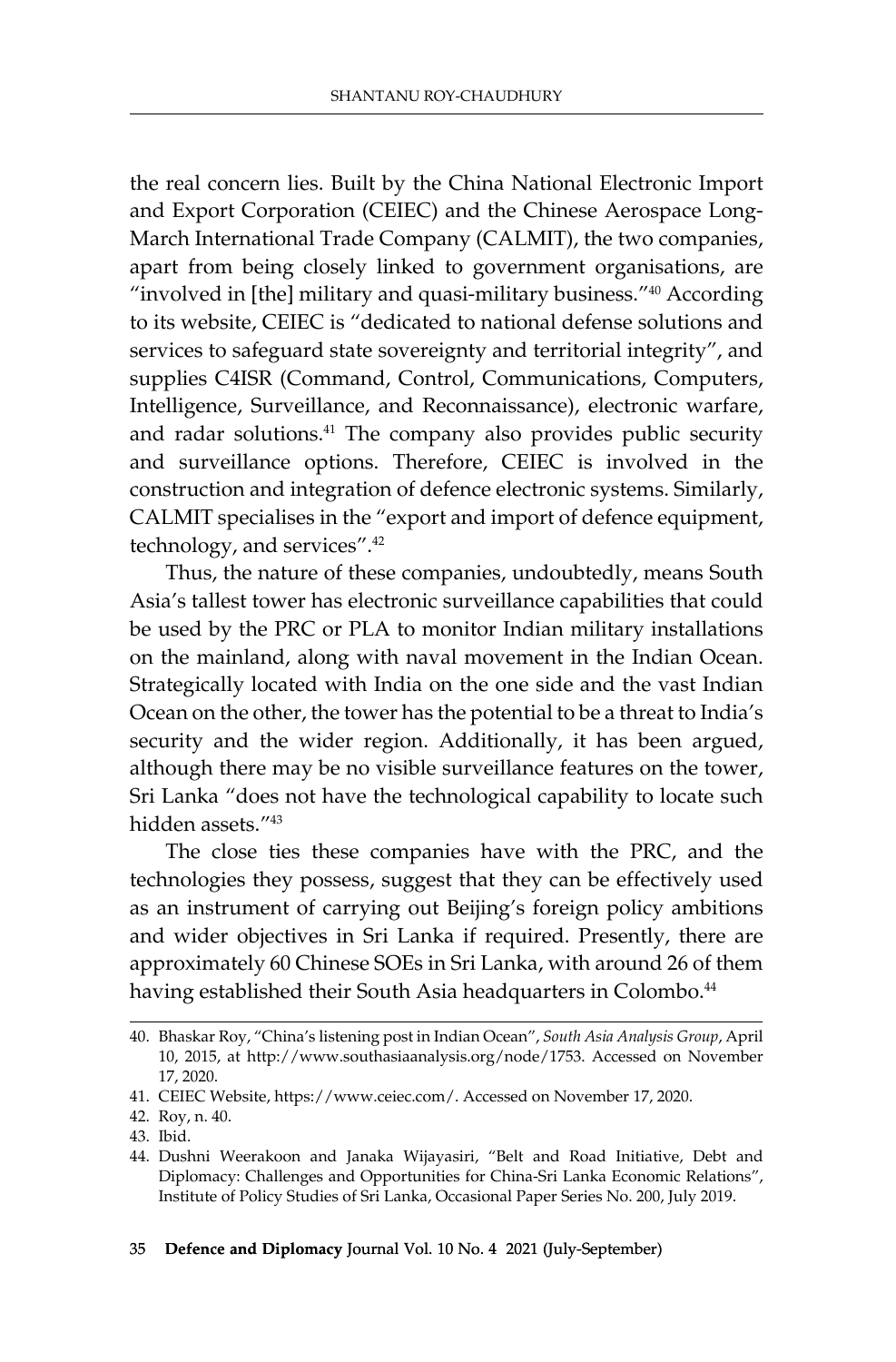## **Dependence on Chinese Arms and Increasing PLA Presence**

On the defence front, while most of India's concerns arise out of the dual-use projects and an increasing naval presence and surveillance capabilities through them that have been elaborated upon above, there is also the potential of increasing dependence on China for supplying arms for the Sri Lankan military. Furthermore, the consequences of an increased PLAN and Chinese survey vessels presence in the waters around the island nation also has ramifications for India's national security.

From the time of the Sri Lankan civil war, China has been an important and valued arms provider to the country (Table 1). As mentioned above, the low cost of weapons and systems combined with loans to purchase equipment makes the Chinese an attractive supplier. Furthermore, China would not be hindered by international arms sanctions and embargos, as was the case during the civil war. There is, however, a concern that arises from Sri Lanka overly depending on Chinese arms that could lead to Beijing increasing in influence over Colombo that, in the long term, could be detrimental to New Delhi's interests. Especially since Sri Lanka, to some extent through these transfers, directly depends on China for its national defence.45 In its most extreme form, this could take place either through restricting arms sales to Sri Lanka until other demands are met, or political concessions are given.

| Army                     | <b>Air Force</b>        | <b>Navy</b>       |
|--------------------------|-------------------------|-------------------|
| <b>Armoured Vehicles</b> | Fighter Aircraft-       | Frigates and      |
| - Type-63, Type-85,      | Chengdu F-7             | Corvettes - Type- |
| Type-89                  |                         | 053H2G            |
| Artillery - Type-        | <b>Trainer Aircraft</b> | Patrol Boats-     |
| 59-I, Type-66 (D-20)     | - Hongdu JL-8,          | Haizhui class,    |
|                          | Nanchang CJ-6,          | Shanghai II class |
|                          | Chengdu J-7             |                   |

**Table 1: Major Chinese Armaments in the Sri Lankan Military** 

45. David Kinsella, "Arms Transfer Dependence and Foreign Policy Conflict", *Journal of Peace Research 35*, no. 1 (1998): 7-23.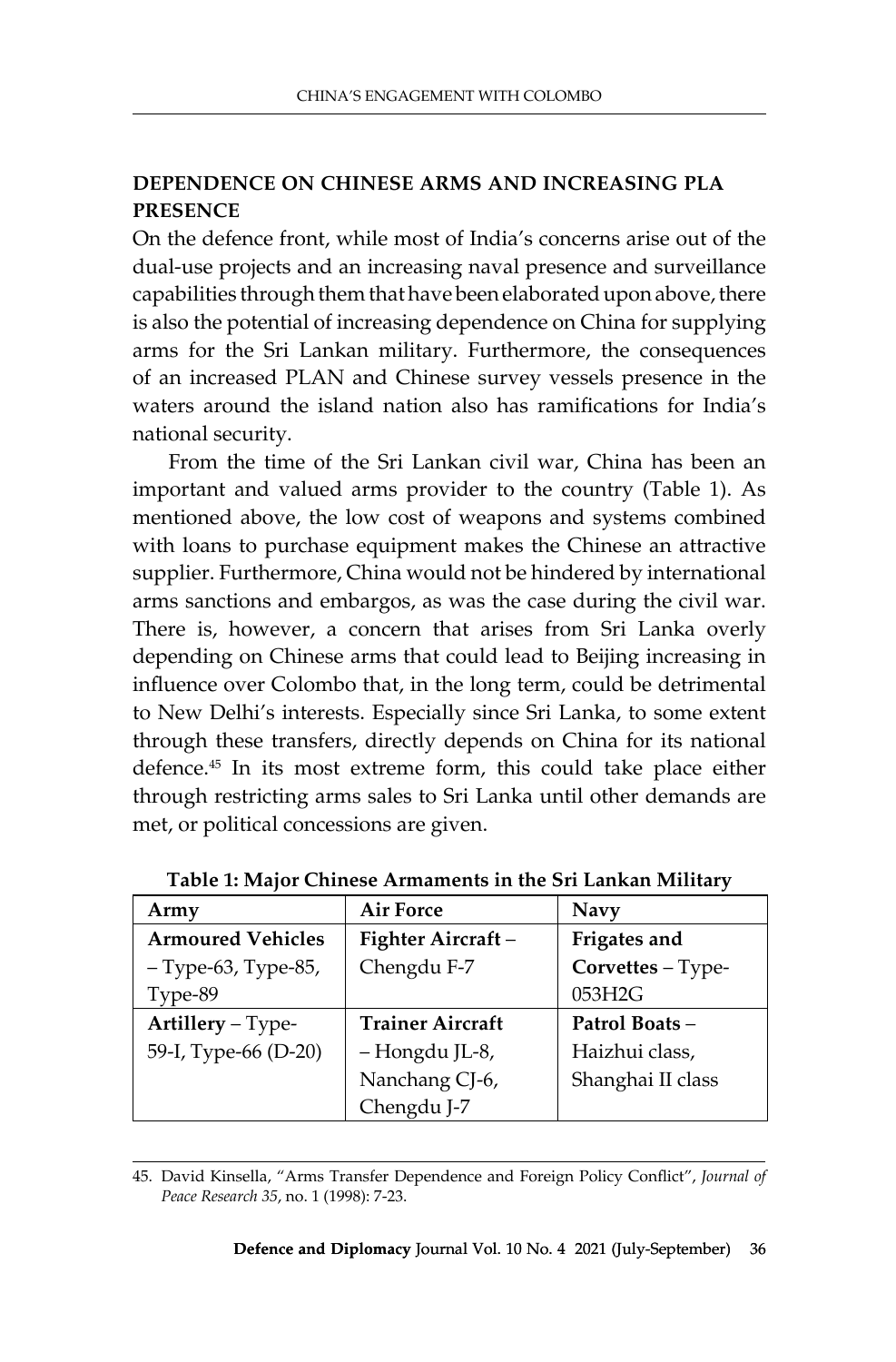| Anti-Tank/             | <b>Transport Aircraft</b> | Amphibious             |
|------------------------|---------------------------|------------------------|
| Infrastructure $-HI$ - | – Harbin Y-12, Xian       | <b>Warfare Vessels</b> |
| 8, Type-56 (D-44)      | MA60                      | - Yunnan Class,        |
|                        |                           | Yuhai class            |

*Source*: *IISS Military Balance.*<sup>46</sup>

An increasing PLAN presence and other Chinese survey vessels also add to New Delhi's security apprehensions. A PLAN presence close to the Indian shores in any capacity is an unfavourable situation to be in. Increasing visits to Sri Lankan ports will aid the PLAN in getting familiar with the Indian Ocean waters and allow China to better monitor Indian capabilities in the area from their vessels. This would be aided by an increase in Chinese commercial activity whereby Beijing would justify a naval presence to secure its interests and provide security. Furthermore, the deployment of survey vessels for conducting research can also be used for military purposes. As mentioned above, there is no doubt in the way the Chinese are carrying out research (not informing Sri Lanka of deployments, conducting research far from the shore, and not sharing data with the Sri Lankans as per the agreement), there is more to these deployments than just finding Admiral Zheng He's wreckage. For any navy, the underwater is a vast region that is unknown but crucial for submarine operations. Submarines choose to deploy depending on numerous factors including the sound velocity and hydrological profile of the water that is made up of the water temperature, pressure, and salinity. Based on these technicalities, deployments could result in varying levels of detection, and thus are carefully chosen before submarine operations. According to a former Indian naval officer, this is where the research vessels come in to try and establish better underwater domain awareness which is critical for the future of naval warfare.<sup>47</sup> By mapping the ocean through these vessels, the PLAN would be able to better strategise and execute operations. Although the PLAN submarines have already visited Sri Lanka and are often part of China's anti-piracy efforts in the Indian Ocean (an unconvincing

<sup>46.</sup> The International Institute for Strategic Studies, "Sri Lanka", *The Military Balance 2021*  (London: Routledge, 2021), p. 299.

<sup>47.</sup> Author interview with a former Indian naval officer, New Delhi, June 3, 2021.